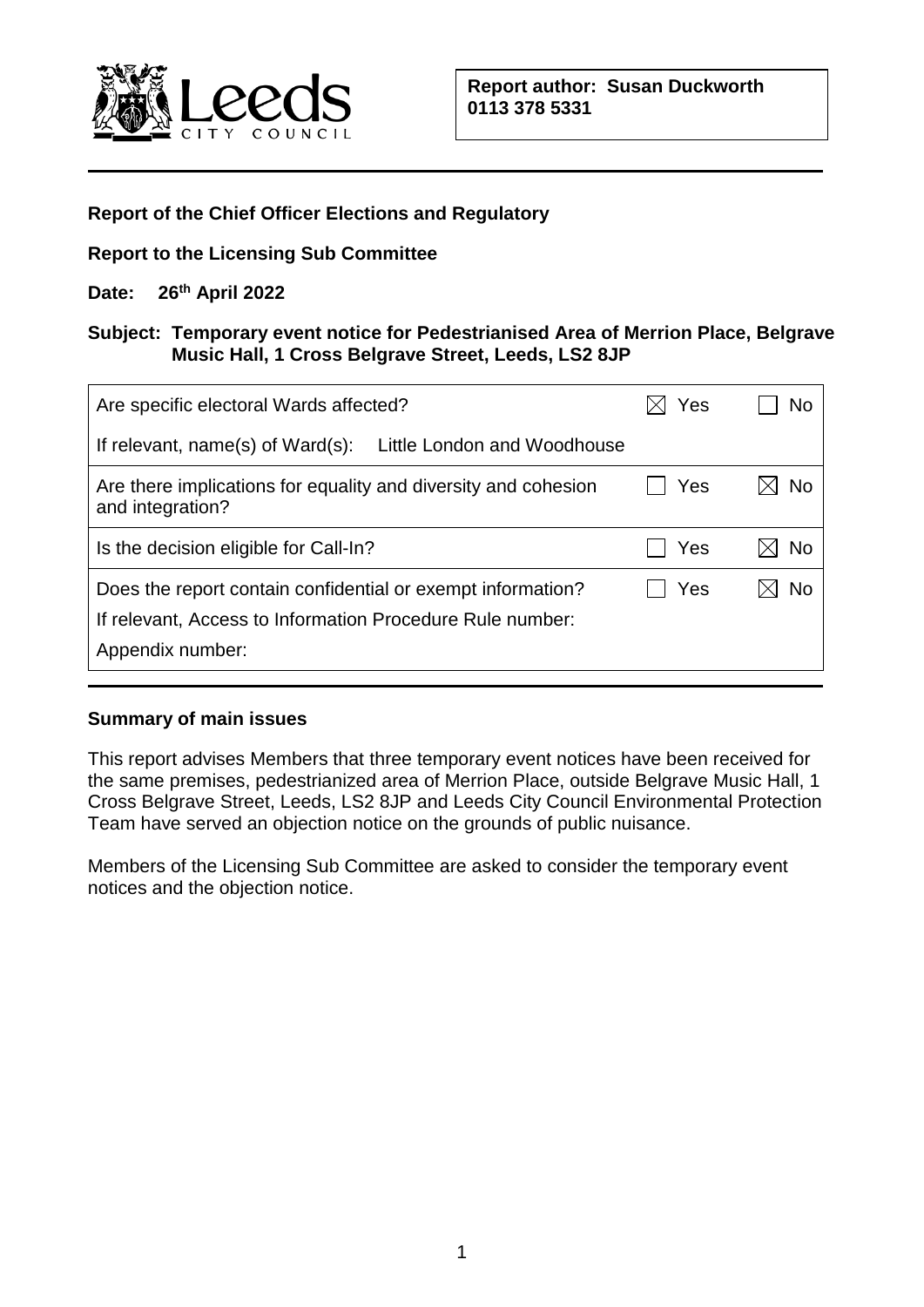## **1 Purpose of this report**

- 1.1 To advise Members of a temporary event notice served under section 100 of the Licensing Act 2003 ("the Act") in respect of the above-mentioned premises.
- 1.2 Members are required to consider this application due to the receipt of an objection notice from Leeds City Council Environmental Protection Team.

### **2 History of premises**

2.1 This premises benefits from a premises licence. A copy of the licence is attached at Appendix A.

### **3 The temporary event notice**

- 3.1 The proposed premises user is Stevie Mulgrave.
- 3.2 A copy of the three temporary event notices are attached at Appendix B.1, B.2 and B.3.
- 3.3 In summary the temporary event notices are for three periods:

12:00hrs on Friday 29<sup>th</sup> April 2022 to 22:00hrs on Monday 2<sup>nd</sup> May 2022 12:00hrs on Thursday 2<sup>nd</sup> June 2022 to 22:00hrs on Sunday 5<sup>th</sup> June 2022 12:00hrs on Saturday  $27<sup>th</sup>$  August 2022 to 10pm on Monday 29<sup>th</sup> August 2022

- 3.4 The licensable activity is the provision of regulated entertainment
- 3.5 Maximum capacity of the events: 150
- 3.6 The location of the premises can be seen on the map at Appendix C.
- 3.7 The description of the event provided in the notices is as follows:

*Event will be located in the venue's side street garden area. This event will feature DJs from 12pm to 10pm in the side street before moving inside for the rest of the evening. The area is fully seated and so dancing is not encouraged.*

### **4 Representations**

- 4.1 West Yorkshire Police and Environmental Protection received a copy of the notices on 13th April 2022 at Appendix D.
- 4.2 Environmental Protection Team consider that allowing the premises to be used in the manner set out in the temporary event notice will undermine the prevention of public nuisance and have issued an objection notice on 19<sup>th</sup> April 2022.
- 4.3 The objection notice is attached at Appendix E for Members consideration.